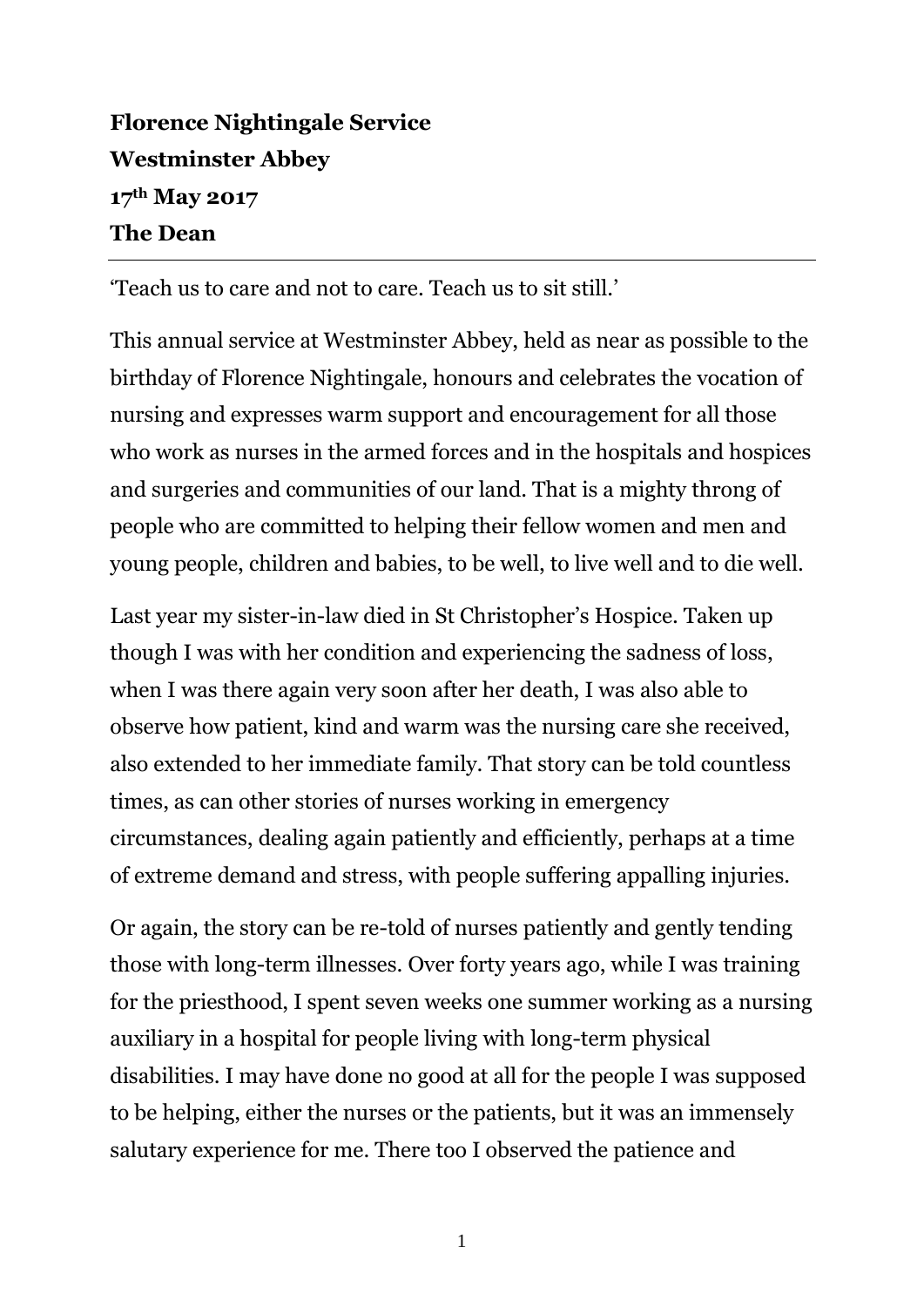endurance of the nurses as well as of the patients and was impressed, indeed overwhelmed. Those experiences live with me to this day.

At a time when questions and criticisms and challenges are offered about health care and the National Health Service, the message needs to go out of praise and thanks for all those engaged in the tough and demanding role of nurses. That is the chief burden of my message today.

A moment ago I quoted a fragment from the poem *Ash Wednesday* by T S Eliot, who became a Christian, having been brought up without religion, and whose memorial is here in Poets' Corner. 'Teach us to care and not to care. Teach us to sit still.' These words have played around my mind ever since I first heard them fifty years ago. 'Teach us to care and not to care. Teach us to sit still.' Eliot wrote the poem in 1930 soon after his conversion to Christianity. Ash Wednesday begins the season of Lent, the six week period of preparation for Easter, so reminds us of our sinfulness, our weakness, our dependence on God's grace. It is a time of reflection, of self-assessment, of facing up to ourselves.

One of the things about poetry is that the meaning is not always immediately obvious. What on earth might T S Eliot have meant by another line in the same poem, 'Lady, three white leopards sat under a juniper-tree'? He was once asked precisely that question. His answer was, 'Lady, three white leopards sat under a juniper-tree.' So, we have to work it out for ourselves.

'Teach us to care.' The first point is that this is a demand: teach us. It must be addressed to someone in particular. I think it is addressed to God. Teach us. But 'to care': does that mean to care about things or circumstances or people or ourselves; to care about what is going on in the world, about war and peace, the environment and slavery and poverty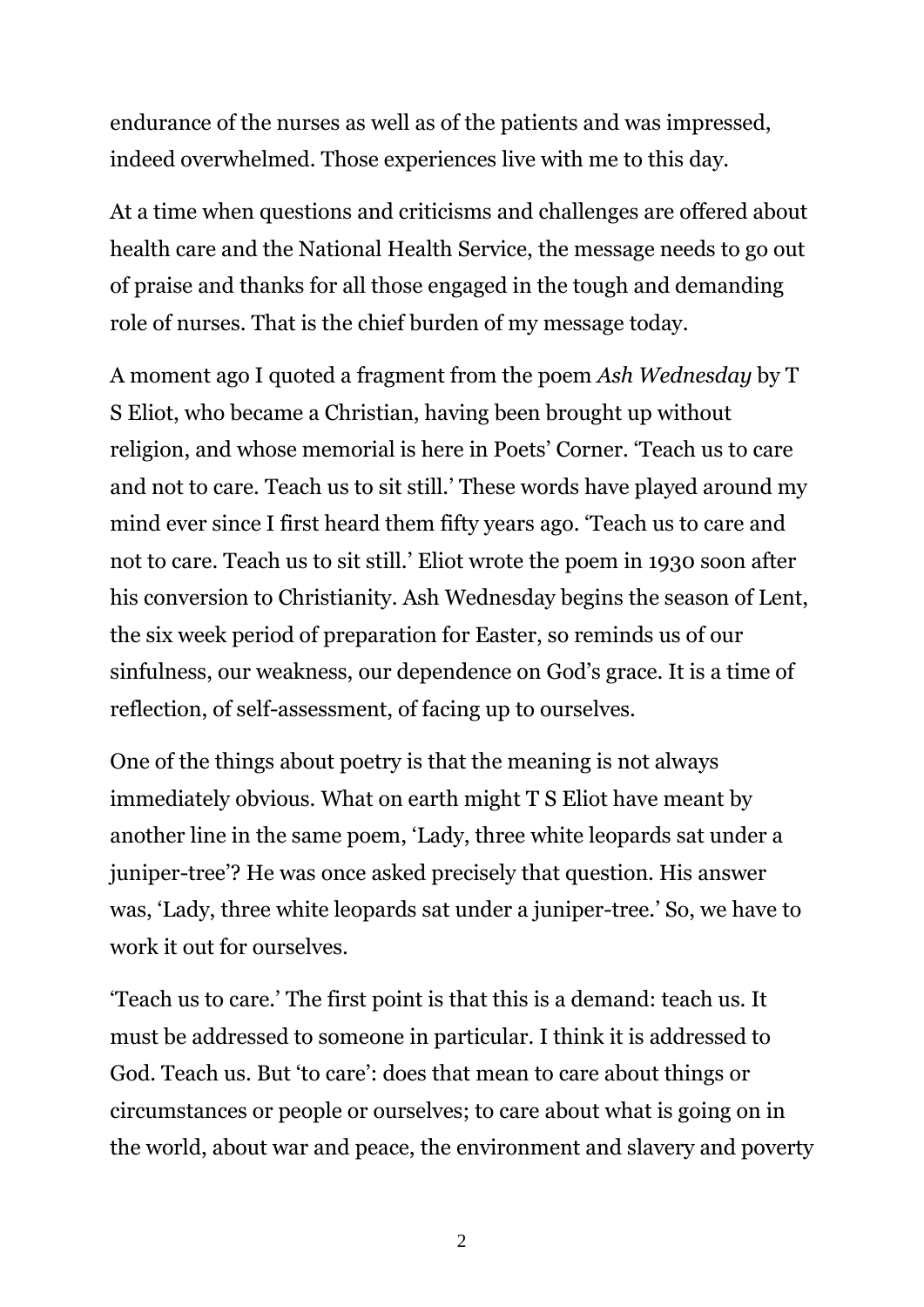and want? It might mean all that. But surely it could also mean to care for other people, as for example in nursing care. Now I am conscious of not wishing to caricature or misrepresent nursing care. Nursing is often demandingly technical, requiring a high level of knowledge, skills and understanding, engaging the mind, the memory, the intellect. But the point is to help people to be well, to live well and to die well. So the aim is to care for people, their body, their mind, their spirit.

'Teach us to care' could also be about ourselves. Teach us to care for ourselves. And we all know that if we are to care for other people, we must first ensure that we are ourselves healthy, that we are well. I like the reminder when you have the safety demonstration at the beginning of a flight that you must fit your own oxygen mask before you fit anyone else's. That may seem selfish at face value. But of course it is right. That does not mean 'me first'. It is just necessary.

But what about 'not to care'. Perhaps it means not to care about anything we can do nothing about, to know the limits of our care. Or, possibly more likely, it means not to mind too much about the things that make life hard for us, to put up with our circumstances, even to make the best of them. This is tough but also good: to embrace our suffering.

The whole fragment is 'Teach us to care and not to care. Teach us to sit still.' The sitting still I see as part of the caring for ourselves. Sitting still means sitting still and quiet. How often do we do that in busy and demanding lives? Almost certainly not enough. There is a new term creeping into the school curriculum. At one time the jargon was PSHE meaning personal, social and health education. That was then extended to mean personal, social, health and economic education. This is of course important for equipping children to live and flourish as adults. But the new term is 'mindfulness'.